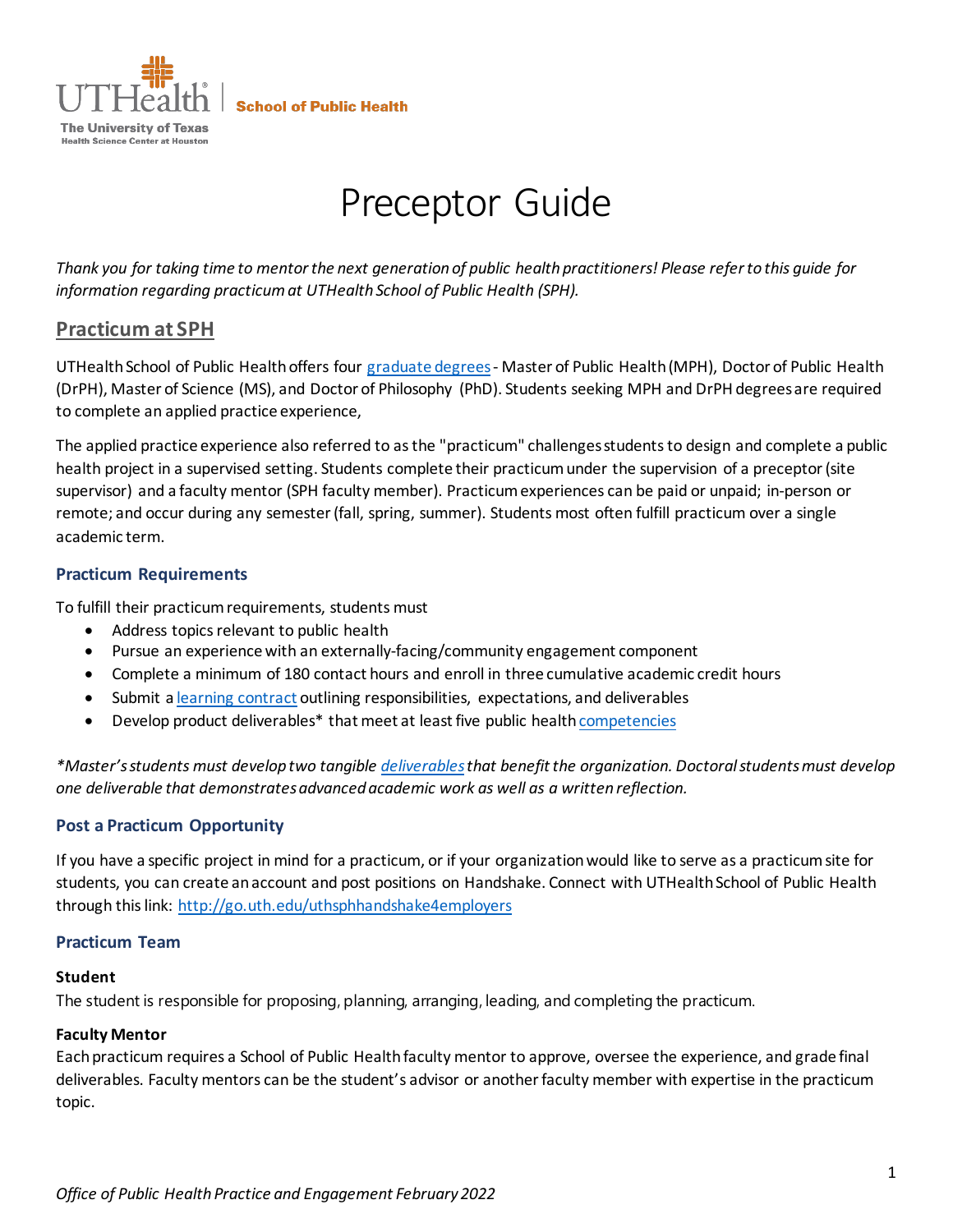#### **Preceptor/Site Supervisor**

The preceptor, or site supervisor, is an employee or an authorized affiliate of the host organization. The preceptor oversees the practicum by training, supervising and evaluating the student. A student'sfaculty advisor cannot serve as their preceptor. This individual should inform the student of any requirements such as testing, vaccinations, onboarding, or orientation. If the host organization requires an affiliation agreement with the university before the student begins their experience, please forward these requests to the Office of Public Health Practice and Engagement [\(practicum@uth.tmc.edu](mailto:practicum@uth.tmc.edu)).

## <span id="page-1-0"></span>**Learning Contract**

All practicum students are required to complete a learning contract which includes

- Student, preceptor, and faculty mentor name and contact information
- Start and end dates of project
- Organization and site location information
- Project details, including schedule, hours, and daily responsibilities
- Public health competencies that practicum addresses
- Deliverables that will be developed by the student

Preceptors should discuss the project and review details prior to student submission of the contract. Preceptors will be asked via email to review and approve a student's learning contract. Learning contracts can be updated and modified after original approval is received if needed by sending an email to the Office of Public Health Practice and Engagement.

## <span id="page-1-1"></span>**General Deliverables**

The table below shows example deliverablesfor MPH and DrPH students recommended by the Office of Public Health Practice and Engagement. Deliverables are most often written products or can be demonstrated using a written product.

|                                     | <b>Example Deliverables</b>                    |    |                                                                                                                                                                                      |  |  |  |
|-------------------------------------|------------------------------------------------|----|--------------------------------------------------------------------------------------------------------------------------------------------------------------------------------------|--|--|--|
|                                     | <b>MPH Students</b>                            |    | <b>DrPH Students</b>                                                                                                                                                                 |  |  |  |
|                                     |                                                | 1. | Grant application and or proposal for a major foundation or governmental agency                                                                                                      |  |  |  |
| 1.                                  | As sessment tool                               | 2. | Evaluation plan for an intervention within an external facing setting                                                                                                                |  |  |  |
| 2.                                  | Asset map                                      | 3. | Conduct the evaluation of an existing intervention and/or program                                                                                                                    |  |  |  |
| 3.                                  | Data management system                         | 4. | Conduct a training that demonstrates the student's ability to assess a population's                                                                                                  |  |  |  |
| 4.                                  | Webinar or e-learning<br>course                |    | knowledge and needs this includes the completion of a training manual and an evaluation<br>report of the completed training                                                          |  |  |  |
| 5.<br>6.                            | Evaluationplan<br>Interview guide              | 5. | A health surveillance plan to monitor population health, health equity, and public health<br>services                                                                                |  |  |  |
| 7.                                  | Logic model (new or<br>redesigned logic model) | 6. | An epidemiologic analysis that identifies factors that affect population health and can be<br>applied for the development or evaluation of disease control and prevention strategies |  |  |  |
| 8.                                  | Poster                                         | 7. | Conduct a qualitative analysis of a community-based participatory research project that                                                                                              |  |  |  |
| 9.                                  | Program tools (health                          |    | leads to action orientated results for community benefit and/or impact                                                                                                               |  |  |  |
|                                     | communication messaging,                       | 8. | Conduct a comprehensive assessment that includes identifying needs, resources and                                                                                                    |  |  |  |
|                                     | intervention activities,                       |    | policies impacting population health                                                                                                                                                 |  |  |  |
|                                     | program scope,<br>instructional video,         | 9. | Intervention plan that includes (logic model, theoretical framework, content, scope &<br>sequence and implementation plan)                                                           |  |  |  |
|                                     | educational guide etc.)                        |    | 10. A strategic plan that incorporates guiding decisions and actions for an organization,                                                                                            |  |  |  |
|                                     | 10. Recipe or meal plans                       |    | collaborative, agency and/or effort that considers current organizational climate, public                                                                                            |  |  |  |
|                                     | 11. Survey or questionnaire                    |    | health goals and objectives, new initiatives and recommendations.                                                                                                                    |  |  |  |
|                                     | 12. Training materials                         |    | 11. A policy analysisto evaluate the impact of health programs, policies, and systems.                                                                                               |  |  |  |
|                                     |                                                |    | 12. A strategic communication plan that 1) identifies a community program, segmented                                                                                                 |  |  |  |
| <i><b>**REFLECTIONS ARE NOT</b></i> |                                                |    | audiences, effective ways to reach audiences; 2) includes concepts, messages, and                                                                                                    |  |  |  |
| <b>CONSIDERED PRODUCTS**</b>        |                                                |    | materials representatives of the target audiences and 3) includes strategies for testing and                                                                                         |  |  |  |
|                                     |                                                |    | evaluating messaging and channels.                                                                                                                                                   |  |  |  |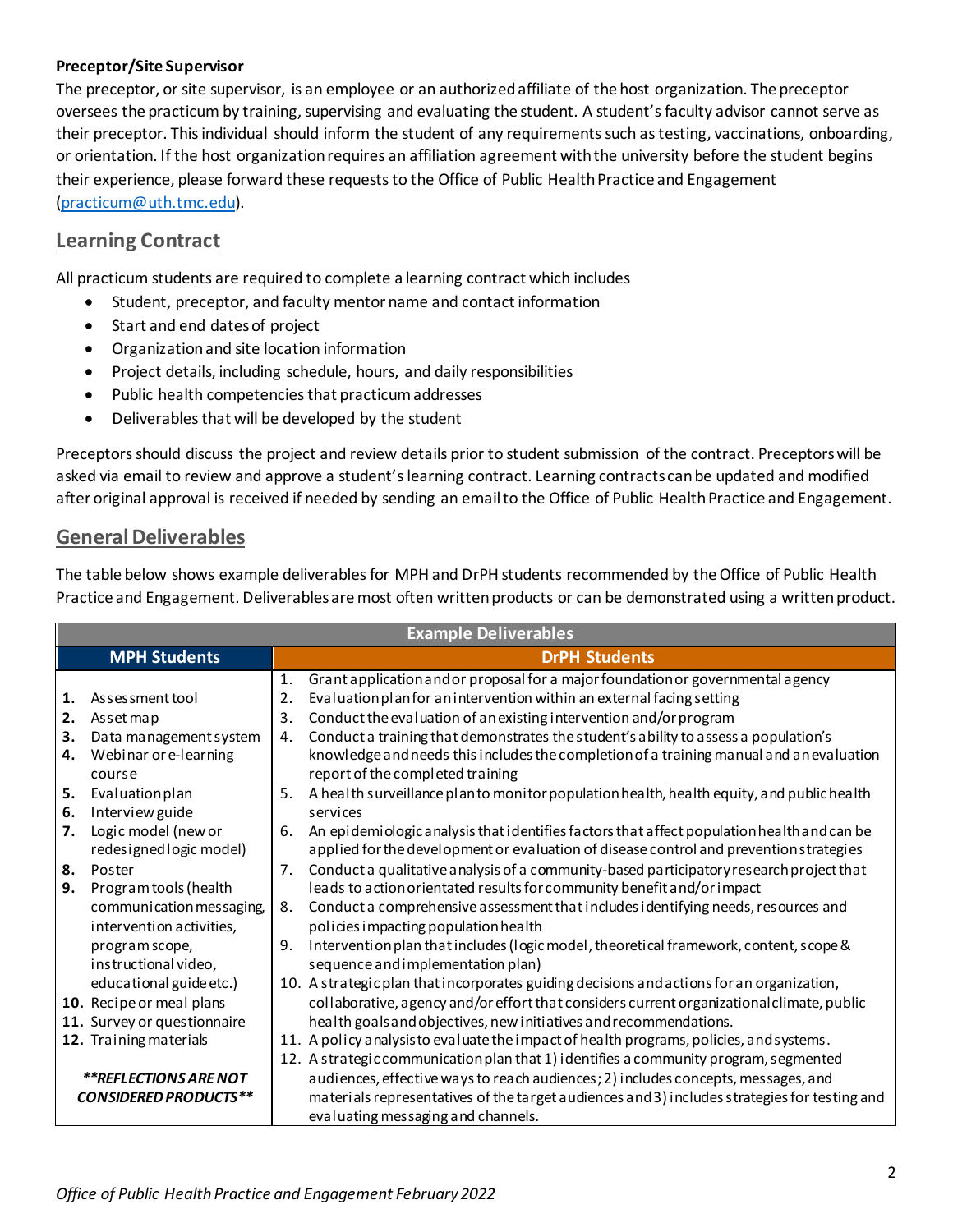## <span id="page-2-0"></span>**UTHealth School of Public Health Programs**

UTHealth School of Public Health offers several majors by department. The information provided below provides an overview of program components, skills developed, and educational outcomes of practicum students' degree programs.

The **Community Health PracticeMPH** focuses on the application of public health sciences at the community level, and emphasizes systematic analysis and appropriate use of quantitative and qualitative health data. Faculty and students are concerned with the assessment of population health, the planning, implementation and evaluation of health programs in community settings, and appraisal of community-level effects of health policies and programs. The **Community Health Practice DrPH**program prepares scholars to undertake evidence-based public health practice and emphasizes training in community-driven, grassroots and intersectional applied research with a focus on addressing social inequity and systems-level change through the adoption of a trans-disciplinary framework.

A **Customized MPH**grants students flexibility to select cross-disciplinary coursework relevant to their public health areas of interest. This program is mostly pursued by dual degree students concurrently enrolled in a separate masters, doctoral, or professional program with a partnering school or university.

The **Environmental ScienceMPH**is designed to provide a foundation in environmental and occupational health sciences, in addition to the skills needed to function as a practitioner in a variety of public health settings.

**The Epidemiology MPH**prepares students to put epidemiologic concepts and methods into public health practice, contribute to research studies in public health, and interpret scientific evidence relevant to public health.

The **Health Promotion and Health Education MPH**integrates the core public health disciplines with behavioral and social sciences. The curriculum emphasizes intervention methods for health promotion development and evaluation in a variety of settings. The Health Promotion/Health Education Dietetic Internship track dives into this area of concentration through didactic work, supervised practice, and their final specialty practice rotation with staff relief in an area of public health nutrition selected by each intern. The **Health Promotion and Health EducationDrPH**emphasizes the development, implementation, and evaluation of theory-based public health interventions in various settings. An important component of this degree program is the ability to communicate findings to policymakers and the public, and students are expected to contribute to and apply scientific discoveries through research.

The **Health Services Organization MPH**emphasizes the planning, management, and evaluation of health service systems, services, technologies, and policy. The curriculum includes health economics, decision analysis, health services research, public health and legislative processes, survey research, outcomes research, quantitative methods, evaluation research, health disparities and vulnerable populations, health administration, economic and social determinants of health, utilization of health services, and ethical and legal aspects of public health.

**The Healthcare Administration MPH**is designed to provide students with a solid foundation in management in an interdisciplinary public health environment and a basis for understanding key managerial functions within the broad spectrum of public health systems. Students learn management, including organizational theory, finance, operations management, law and strategy, which will help to improve organizational and community decision-making.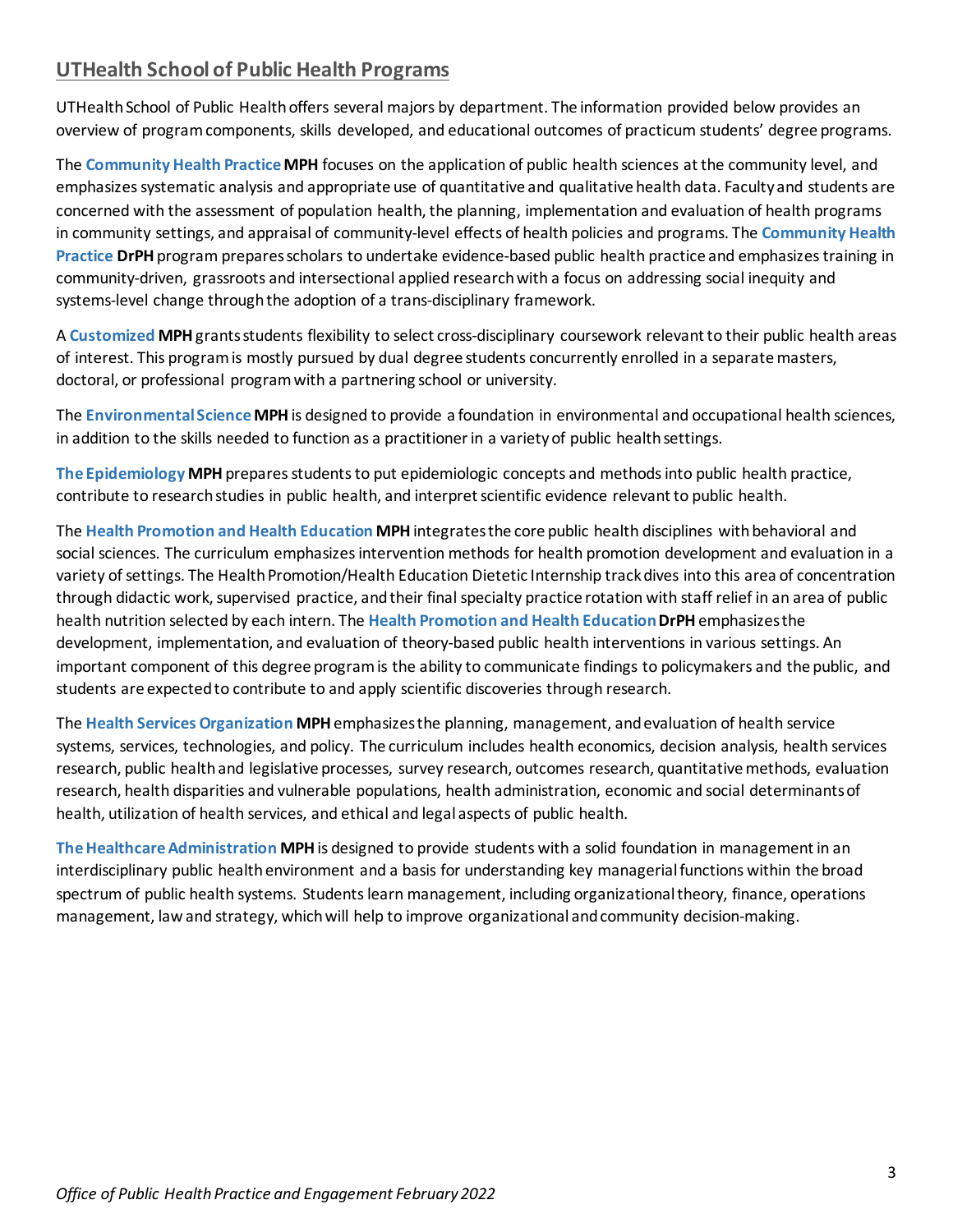#### **Skills by Program and Degree**

The following table shows a list of skills that can be linked to potentialdeliverables (final products) by department and degree. Since deliverables are unique and determined by the combination of competencies, setting, preceptor, and student, what follows are suggestions only.

| <b>Skills by Program and Degree</b>                          |                                                                                                                                                                                                                                                             |                                                                                                                                                                                                                                                                     |  |  |  |
|--------------------------------------------------------------|-------------------------------------------------------------------------------------------------------------------------------------------------------------------------------------------------------------------------------------------------------------|---------------------------------------------------------------------------------------------------------------------------------------------------------------------------------------------------------------------------------------------------------------------|--|--|--|
|                                                              | <b>MPH</b>                                                                                                                                                                                                                                                  | <b>DrPH</b>                                                                                                                                                                                                                                                         |  |  |  |
| <b>Environmental</b><br><b>Health</b>                        | • Conduct risk characterization<br>• Describe effectiveness of regulatory programs<br>· Evaluate function, structure, and financing of<br>environmental programs                                                                                            |                                                                                                                                                                                                                                                                     |  |  |  |
| Epidemiology                                                 | • Apply data collection and management skills<br>• Evaluate problem in terms of magnitude,<br>person and time<br>• Appropriately interpret measures of disease<br>frequency and association                                                                 |                                                                                                                                                                                                                                                                     |  |  |  |
| <b>Health</b><br><b>Promotion/Health</b><br><b>Education</b> | Conduct needs assessment<br>$\bullet$<br>Apply systematic planning framework<br>Describe a place to evaluate a health<br>$\bullet$<br>promotion intervention                                                                                                | • Select and apply relevant theoretical change<br>methods<br>• Analyze data from non-randomized research<br>designs using a dvanced statistical methods<br>Develop theory-guided research proposal                                                                  |  |  |  |
| <b>Dietetic Internship</b>                                   | Use EAP to review a nutrition topic<br>$\bullet$<br>Develop a public health nutrition intervention<br>based on community needs<br>• Communicate patient cases using professional<br>nutrition standards                                                     |                                                                                                                                                                                                                                                                     |  |  |  |
| <b>Community Health</b><br><b>Practice</b>                   | Compare and contrast program planning<br>models<br>Collaborate with community organization on<br>social justice initiatives<br>Examine role of leadership in public health                                                                                  | • Develop grant or fellowship proposal with<br>community partner<br>• Apply community-based frameworks in<br>developing and evaluating community-based<br>interventions<br>· Utilize evidence-based decision tools and<br>strategies to influence population health |  |  |  |
| <b>Health Services</b><br><b>Organization</b>                | Prepare a detailed policy analysisto assess<br>$\bullet$<br>alternative policies<br>• Describe internal and external validity<br>strengths and limitations of health policy<br>evaluations<br>Understand and apply microeconomic theory<br>in market system |                                                                                                                                                                                                                                                                     |  |  |  |
| <b>Healthcare</b><br><b>Management</b>                       | Evaluate and analyze quality, safety, and<br>$\bullet$<br>financial performance measures<br>Synthesizes organization opportunities and<br>challenges<br>Selects, integrates, and evaluates<br>organizational resources                                      |                                                                                                                                                                                                                                                                     |  |  |  |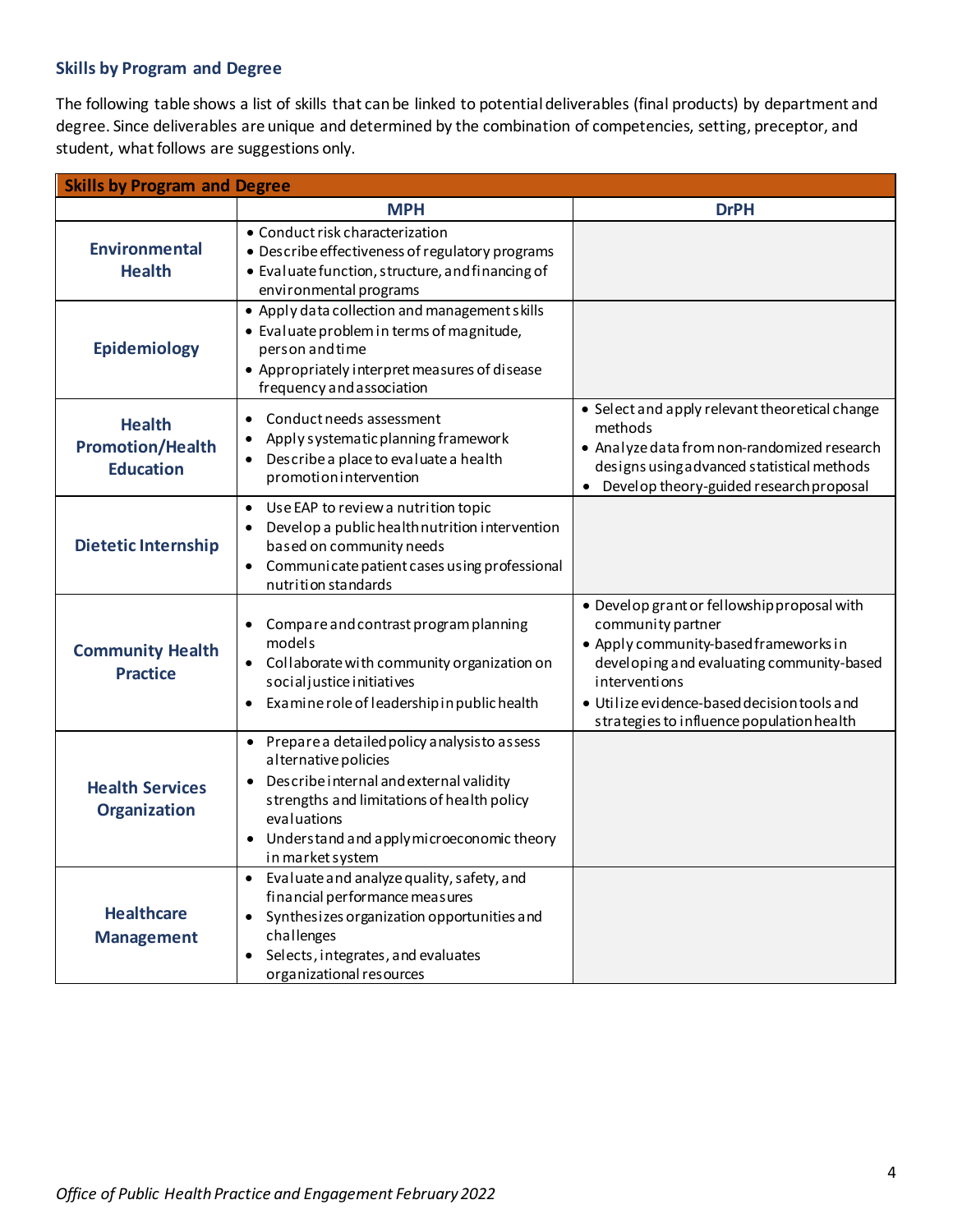# <span id="page-4-0"></span>**Public Health Competencies**

UTHealth School of Public Health is accredited by the Council for the Education of Public Health (CEPH). CEPH requires all students to demonstrate at least five competencies in their practicum. A minimum of three must be program-specific foundational competencies. Practicum products should benefit the organization and demonstrate student competency. Students are responsible for creating unique products that meet the objectives of the setting. Products can be written materials including proposals, literature reviews, instruments, presentations, business plans, policy briefs, brochures, or they may be documentable events, classes, videos, or workshops. The table below enumerates the competencies by degree. Competencies that cannot be validated with a written product are shaded and should not be used in a student's contract (although they may be important skills in a given setting.)

| <b>Public Health Competencies</b> |                                                                                                                                                                                                       |                                                                                                                                                                                                                       |  |  |  |  |  |
|-----------------------------------|-------------------------------------------------------------------------------------------------------------------------------------------------------------------------------------------------------|-----------------------------------------------------------------------------------------------------------------------------------------------------------------------------------------------------------------------|--|--|--|--|--|
|                                   | <b>MPH</b>                                                                                                                                                                                            | <b>DrPH</b>                                                                                                                                                                                                           |  |  |  |  |  |
| 1                                 | Apply epidemiological methods to the breadth of settings<br>and situations in public health practice.                                                                                                 | Explain qualitative, quantitative, mixed methods and<br>policy analysis research and evaluation methods to<br>address health issues at multiple (individual, group,<br>organization, community and population) levels |  |  |  |  |  |
| $\overline{2}$                    | Select quantitative and qualitative data collection<br>methods appropriate for a given public health context.                                                                                         | Design a qualitative, quantitative, mixed methods, policy<br>analysis or evaluation project to address a public health<br>issue                                                                                       |  |  |  |  |  |
| 3                                 | Analyze quantitative and qualitative data using<br>biostatistics, informatics, computer-based programming<br>and software, as appropriate.                                                            | Explain the use and limitations of surveillance systems<br>and national surveys in assessing, monitoring and<br>evaluating policies and programs and to address a<br>population's health                              |  |  |  |  |  |
| 4                                 | Interpret results of data analysis for public health<br>research, policy or practice.                                                                                                                 | Propose strategies for health improvement and<br>elimination of health inequities by organizing<br>stakeholders, including researchers, practitioners,<br>community leaders and other partners                        |  |  |  |  |  |
| 5                                 | Compare the organization, structure and function of<br>health care, public health and regulatory systems across<br>national and international settings.                                               | Communicate public health science to diverse<br>stakeholders, including individuals at all levels of health<br>literacy, for purposes of influencing behavior and policies                                            |  |  |  |  |  |
| 6                                 | Discuss the means by which structural bias, social<br>inequities and racism undermine health and create<br>challenges to achieving health equity at organizational,<br>community and societal levels. | Integrate knowledge, approaches, methods, values and<br>potential contributions from multiple professions and<br>systems in addressing public health problems                                                         |  |  |  |  |  |
| 7                                 | Assess population needs, assets and capacities that affect<br>communities' health.                                                                                                                    | Create a strategic plan                                                                                                                                                                                               |  |  |  |  |  |
| 8                                 | Apply a wareness of cultural values and practices to the<br>design or implementation of public health policies or<br>programs.                                                                        | Facilitate shared decision making through negotiation<br>and consensus-building methods                                                                                                                               |  |  |  |  |  |
| 9                                 | Design a population-based policy, program, project or<br>intervention.                                                                                                                                | Create organizational change strategies                                                                                                                                                                               |  |  |  |  |  |
| 10                                | Explain basic principles and tools of budget and resource<br>management.                                                                                                                              | Propose strategies to promote inclusion and equity<br>within public health programs, policies and systems                                                                                                             |  |  |  |  |  |
| <b>11</b>                         | Select methods to evaluate public health programs.                                                                                                                                                    | Assess one's own strengths and weaknesses in leadership<br>capacities including cultural proficiency                                                                                                                  |  |  |  |  |  |
| <u>12</u>                         | Discuss multiple dimensions of the policy-making<br>process, including the roles of ethics and evidence.                                                                                              | Propose human, fiscal and other resources to achieve a<br>strategic goal                                                                                                                                              |  |  |  |  |  |
| 13                                | Propose strategies to identify stakeholders and build<br>coalitions and partnerships for influencing public health<br>outcomes.                                                                       | Cultivate new resources and revenue streams to achieve<br>a strategic goal                                                                                                                                            |  |  |  |  |  |
| 14                                | Advocate for political, social or economic policies and<br>programs that will improve health in diverse populations.                                                                                  | Design a system-level intervention to address a public<br>health issue                                                                                                                                                |  |  |  |  |  |
| 15                                | Evaluate policies for their impact on public health and<br>health equity.                                                                                                                             | Integrate knowledge of cultural values and practices in<br>the design of public health policies and programs                                                                                                          |  |  |  |  |  |